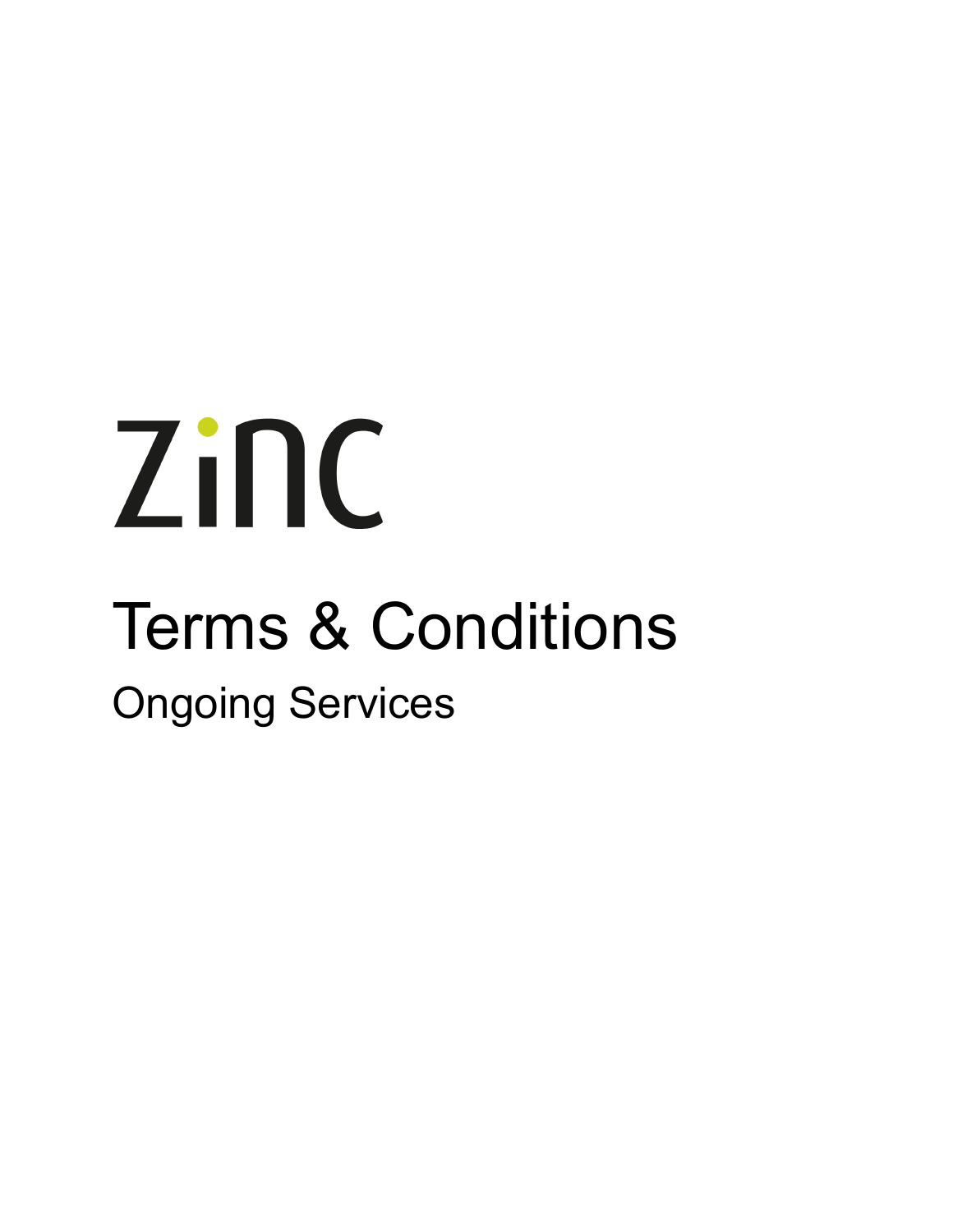# **1. Definitions & Interpretation**

1.1. In this Agreement, the following words and phrases shall have the following meanings:

"Client" means the person, partnership firm or company detailed in our Quotation, to which the Services are to be supplied. Where the person entering into the Contract is doing so on behalf of the Client, that person confirms they have the authority to contractually bind and enter into the Contract on behalf of that Client which shall be the Client in the context of this Contract;

"Company" means Zinc Digital Creative Marketing Limited (otherwise known as Zinc) registered in England with company number 12159042, operating from The Old Garage, 33 Bedford Road, Little Houghton, Northampton NN7 1AB, and whose registered office is at 22-24 Harborough Road, Kingsthorpe, Northampton, NN2 7AZ;

"Contract" means the legally binding agreement formed upon acceptance by the Client as detailed in clause 3 for our provision of the Services, which shall incorporate and be subject to these Terms and Conditions;

"Fee(s)" means the charges for the Services as set out in the Quotation;

"Forward Investment" refers to the Company providing an allocation of resource upfront at no cost to the Client or its Affiliates for the provision of the Services on the basis of an agreed Minimum Period or incentive-based payment where specified in the Quotation.

"Hours Overage" refers to the total number of hours used by the Client in each calendar year that is surplus to the total monthly allocation of hours due to have been given to the Client in the delivery of the Services during that calendar year. The resulting number of hours is chargeable to the Client at the Standard Rates unless otherwise agreed in writing.

"Intellectual Property Rights" means patents, rights to inventions, copyright and related rights, trade marks, rights in goodwill or to sue for passing off, unfair competition rights, rights in designs, rights in computer software, database rights (including without limitation know-how and trade secrets) and any other intellectual property rights, in each case whether registered or unregistered and including all applications for and renewals or extensions of such rights, and all similar or equivalent rights or forms of protection in any part of the world;

"Plan" refers to a twelve (12) month service agreement for marketing retainer services with Zinc, the content and deliverables of which will be specified in the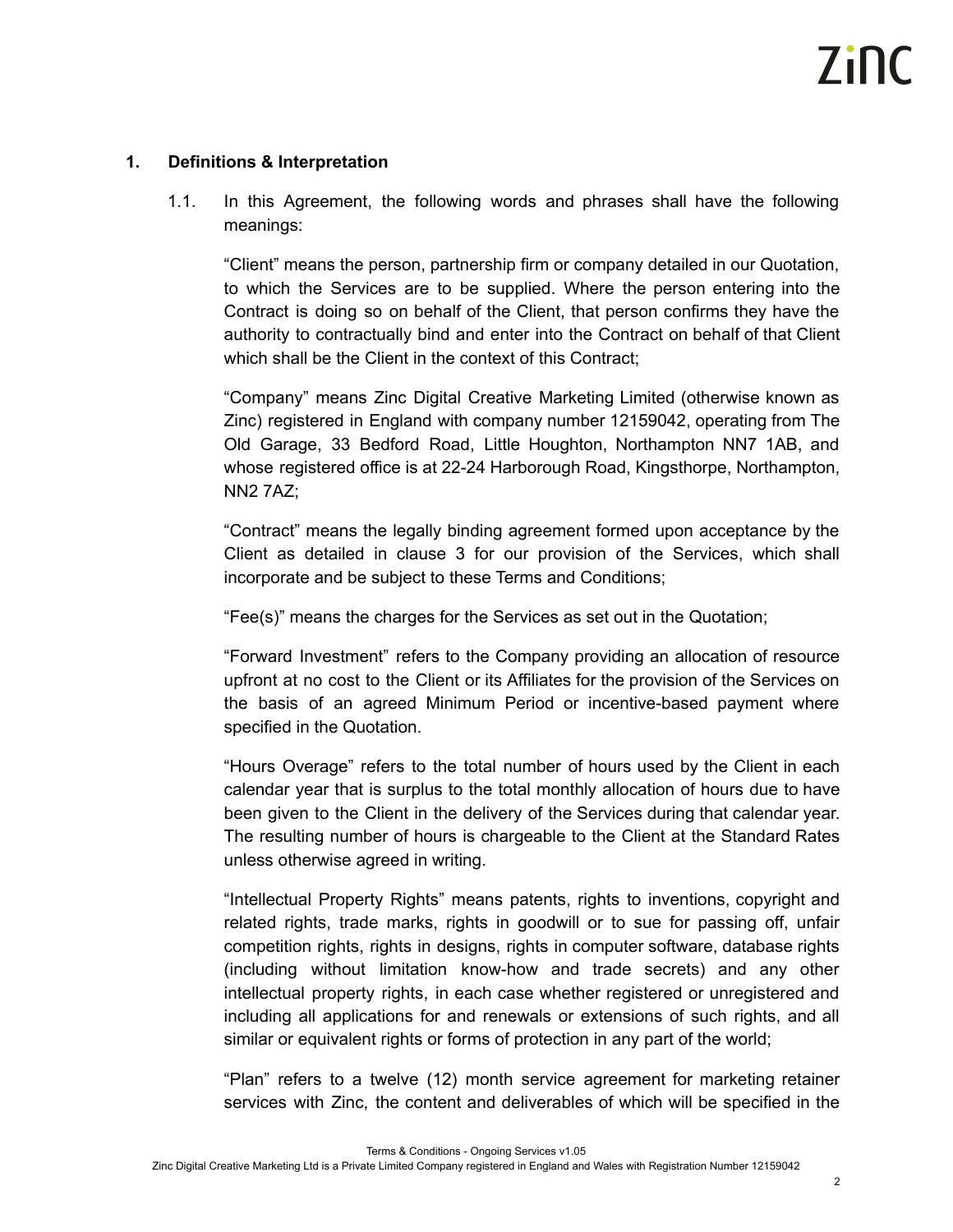Quotation, for a fixed price each month (this excludes hosting, SSL certificate or individual services). Reference to 'Services' in this document also includes Plans;

"Quotation" means our Quotation for the provision of the Services and to the Client;

"Services" means the activities and deliverables to be provided by the Company to the Client, including the provision of Plans, as set out in the Quotation;

"Standard Rates" means the hourly chargeable rate (£95.00 per hour unless otherwise specified in the Quotation);

"Start Date" means the date agreed by both Parties for the provision of the Services to commence.

- 1.2. Unless the context otherwise requires, each reference in this Contract to:
	- 1.2.1. "we", "us" and "our" is a reference to the Company;
	- 1.2.2. "you" and "your" is a reference to the Client;
	- 1.2.3. "writing" and "written" includes emails;
	- 1.2.4. a statute or a provision of a statute is a reference to that statute or provision as amended or re-enacted at the relevant time;
	- 1.2.5. "these Terms and Conditions" is a reference to the Terms and Conditions of this Contract as amended or supplemented at the relevant time;
	- 1.2.6. a "clause" is a reference to a clause in this Contract;
	- 1.2.7. a "Party" or the "Parties" refer to the parties to this Contract
- 1.3. The headings in this Contract are for convenience only and do not affect their interpretation.
- 1.4. Any reference to a Party includes its employees, agents and sub-contractors.
- 1.5. Words imparting the singular number shall include the plural and vice versa. References to any gender shall include the other gender. References to persons shall include corporations and bodies corporate.

# **2. Quotation & Acceptance**

2.1. We will provide a Quotation for all ongoing Services and Plans. The acceptance of our Quotation, electronically or otherwise, or the placement of an order, creates a legally binding Contract between the Company and the Client and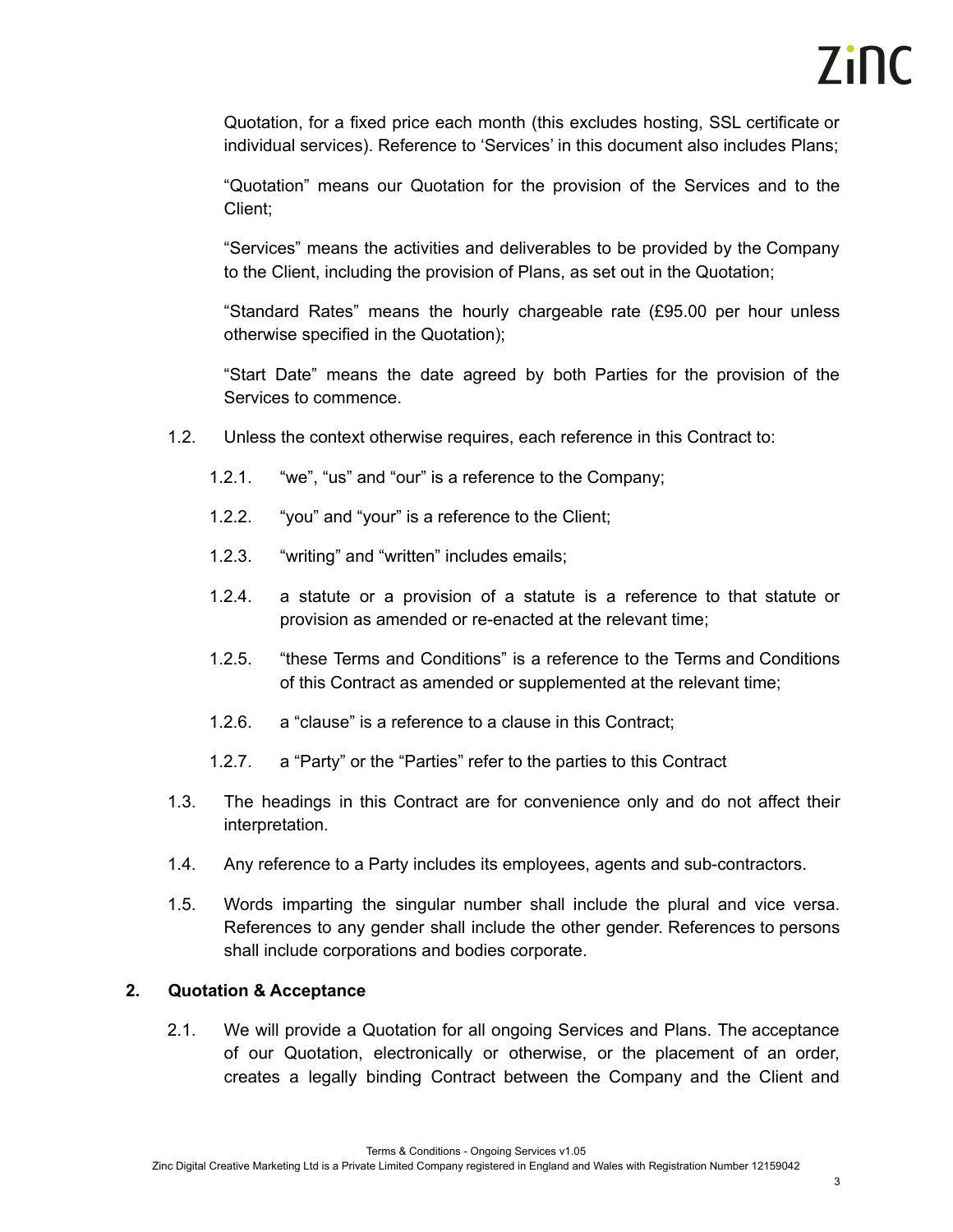includes the acceptance of these Terms and Conditions, which shall be incorporated in the Contract and apply between us.

- 2.2. These Terms and Conditions shall:
	- 2.2.1. apply to and be incorporated in the Contract;
	- 2.2.2. apply to all dealings relating to the Services being supplied by us;
	- 2.2.3. and prevail over any terms or conditions contained in or referred to by the Client's purchase order, confirmation of order, or specification, or implied by law, trade custom, practice or course of dealing, subject to clause 10 below.
- 2.3. No addition to, variation of, exclusion or attempted exclusion of any term of the Contract shall be binding on the Company unless it is in writing and signed by a duly authorised representative of the Company.
- 2.4. The Client shall be responsible for the accuracy of any information submitted to us and for ensuring that our Quotation reflects the full requirements of the Client. Our Quotation is based on the information provided to us at the time of its preparation. Should any errors or discrepancies become evident which affect the order value of the Quotation, we reserve the right to make adjustments to it.
- 2.5. Our Quotation shall constitute our entire scope of works but may be subject to amendments as set out in the following terms.
- 2.6. Our Quotation will be valid for a period of 14 days only unless otherwise stated, and we may withdraw it at any time by giving notice to the Client.

# **3. Term**

- 3.1. The Services shall commence on the Start Date and shall continue for an initial term of 12 months with a 3 month break clause unless otherwise stated in the Quotation. Thereafter, the Contract will be automatically renewed for successive 12 month periods (each being a separate Renewal Period) with 3 month break clause in accordance with the terms of this Contract (with the exception of the price which may change from time to time).
- 3.2. Cessation of Contract notice is to be given a minimum of 90 days before the end of the then-current Period, and shall be effective only at the end of that Renewal Period. We will notify the Client of any such price increases in accordance with these Terms and Conditions.

# **4. Supply of Services**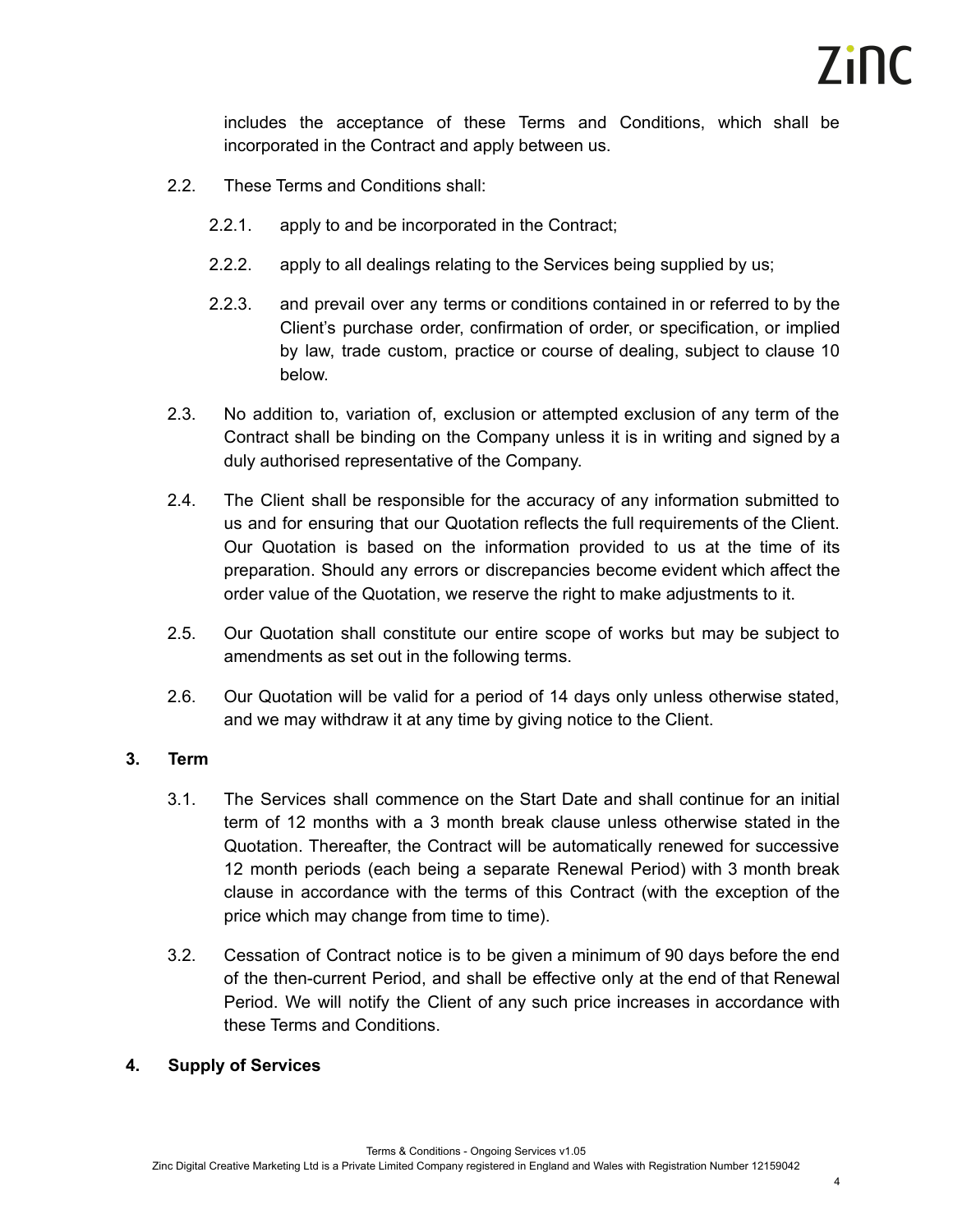- 4.1. All Services will be carried out during our normal business hours of 9am 5.30pm, Monday to Friday excluding public holidays in England, unless otherwise stated in the Quotation. Any works required outside of our normal business hours may be subject to additional costs at our discretion. We will, however, endeavour to keep disruption to a minimum.
- 4.2. We warrant to the Client that all Services supplied under the Contract will be carried out with reasonable care and skill by personnel whose qualifications and experience will be appropriate for the tasks to which they are allocated.
- 4.3. We will use our reasonable endeavours to carry out the Services in accordance with any timescales requested by the Client. However, this will be subject to the Client complying with clause 5.
- 4.4. Any supplied data, content or copy will be uploaded or imported by us exactly as we receive it. Unless explicitly included in the Quotation, it is the Client's responsibility to check for mistakes, including spelling and grammatical mistakes, and we accept no responsibility for the same.
- 4.5. Any additional Services must be authorised in advance by the Company and the Client in writing and will be chargeable at our Standard Rates applicable at the time.
- 4.6. We will provide our professional advice and recommendations in relation to the Services but we cannot accept responsibility for any actions taken as a result of such advice or recommendations, nor can we guarantee the success or outcomes of any marketing campaign or any of the other Services provided. Further, we shall not be liable for any consequences should any professional advice given by us or on our behalf not be taken.

# **5. Client's Obligations**

- 5.1. The Client shall:
	- 5.1.1. provide us with such reasonable information and assistance as we may request to enable us to perform the Services;
	- 5.1.2. appoint a primary contact to liaise with us in connection with delivery of the Services. Should, for any reason, this primary contact become unavailable either temporarily or permanently, the Client will appoint another primary contact. However, any part of the Services agreed and instructed by the original primary contact shall not be open to material alteration unless the Client wishes to pay for the additional works;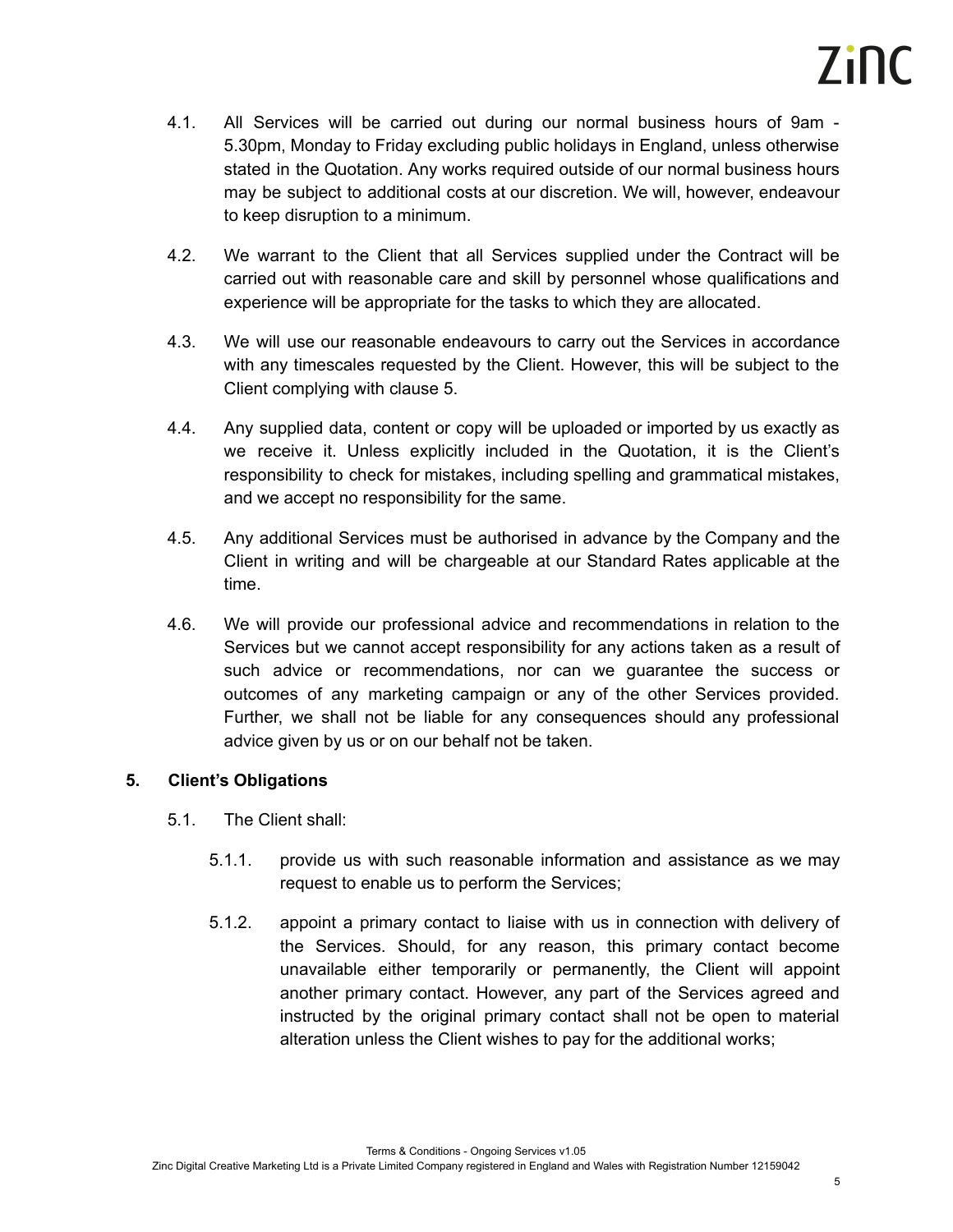- 5.1.3. provide us with suitable and sufficient material and images to enable us to perform the Services;
- 5.1.4. act in accordance with any and all reasonable instructions issued by us in relation to the Services. We shall not be liable for any failure to provide the Services or any part thereof which arises out of the Client's failure to follow any such instructions;
- 5.1.5. virus-check all data and material supplied to us;
- 5.1.6. keep strong passwords and ensure they are regularly updated and secure from third parties;
- 5.1.7. obtain and maintain all necessary licences, permissions and consents in connection with the Services;
- 5.1.8. assume responsibility for repayment of any Forward Investment made by the Company in the event of cancellation of the Contract.
- 5.1.9. permit the Company to reference the Client's brand(s) in any promotional material and press releases that the Company may produce from time to time and the Client agrees to provide a written testimonial and reference for the Company's own promotional activities and to support any future bids the Company may undertake.

# **6. Payments**

- 6.1. All Services provided under this Contract will be invoiced by us on a monthly basis, unless otherwise stated, throughout the duration of the Contract
- 6.2. If we either provide any additional services not included within the Services or provide the Services outside of our normal business hours at the request of the Client, then we shall be entitled to charge for the same at our then current hourly rate. We will advise the Client of all additional charges in advance.
- 6.3. All invoices are payable within 30 days from the date of invoice, without set-off, withholding or deduction.
- 6.4. All sums payable by either Party pursuant to the Contract are exclusive of VAT at the current rate or any other tax (except corporation tax), for which the Client shall be additionally liable. All payments by the Client shall be made in pounds sterling without any set-off, withholding or deduction. Any amendment to the standard VAT rate will be notified in writing and subsequent payments adjusted accordingly.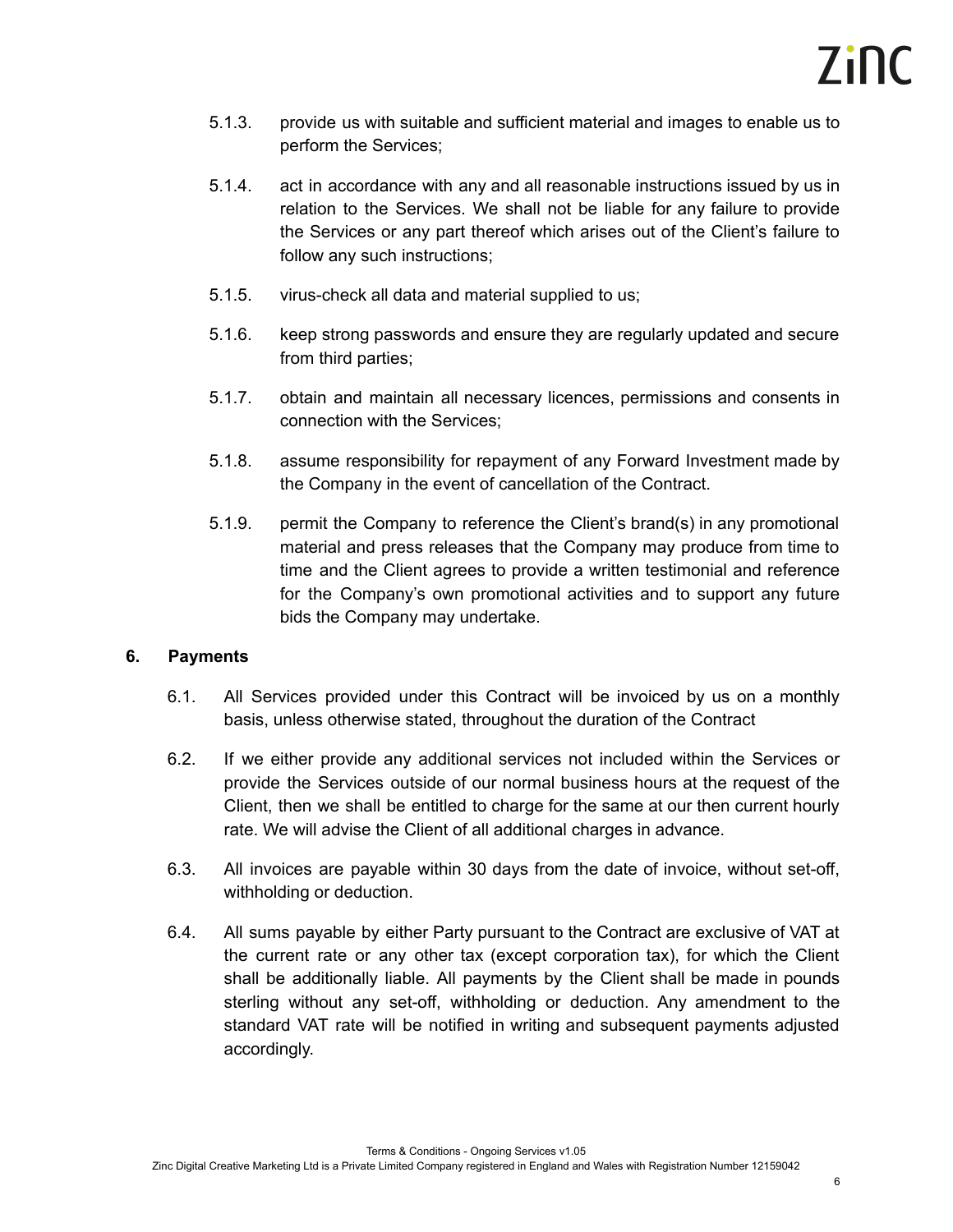- 6.5. The Client shall reimburse us for any and all actual, reasonable travel expenses, any incidental expenses for materials used and for third party goods and services supplied in connection with the provision of the Services.
- 6.6. Time for payment as set out in clause 6.3 shall be of the essence. If the Client fails to make payment in full on the due date or fails to comply with the Client's obligations as listed in clause 4, then without prejudice to any other right or remedy available to us, we shall be entitled to:
	- 6.6.1. appropriate any payment made by the Client to any outstanding sum;
	- 6.6.2. charge interest on the amount outstanding from the due date to the date of receipt by us (whether before or after judgment), at the annual rate of 4% above the then current Bank of England base lending rate, accruing daily and compounded quarterly;
	- 6.6.3. suspend all further provision of Services until the Client remedies the default;
	- 6.6.4. not be held liable for any costs or losses sustained or incurred by the Client arising directly or indirectly from our failure or delay in performing any of our obligations as a result; and
	- 6.6.5. be entitled to claim for any costs or losses sustained or incurred by us arising directly or indirectly from the Client's default.

# **7. Variation**

- 7.1. If the Client wishes to vary any other part of the Contract, the request for variation shall be sent to us in writing and must specify in detail the specific variation request. We shall respond to the Client as to whether we are prepared to agree to any change(s) and, if so, details of the cost of the change(s) and any effect on any other aspect of the Contract, including any change in timescales. The Client may accept such proposal within such time as we may specify or, if none is specified, within 14 days, failing which our proposal(s) shall be deemed rejected. Pending acceptance or rejection, we will continue to perform our obligations under the Contract without reference to the request.
- 7.2. If, due to circumstances beyond our control, we are required to make any change in the arrangements relating to the provision of the Services, we shall notify the Client immediately. We shall endeavour to keep such changes to a minimum and shall seek to offer the Client arrangements as close to the original as is reasonably possible in the circumstances.
- 7.3. Any agreed variation or amendment will be carried out in accordance with these Terms and Conditions and any price increase necessitated as a result of an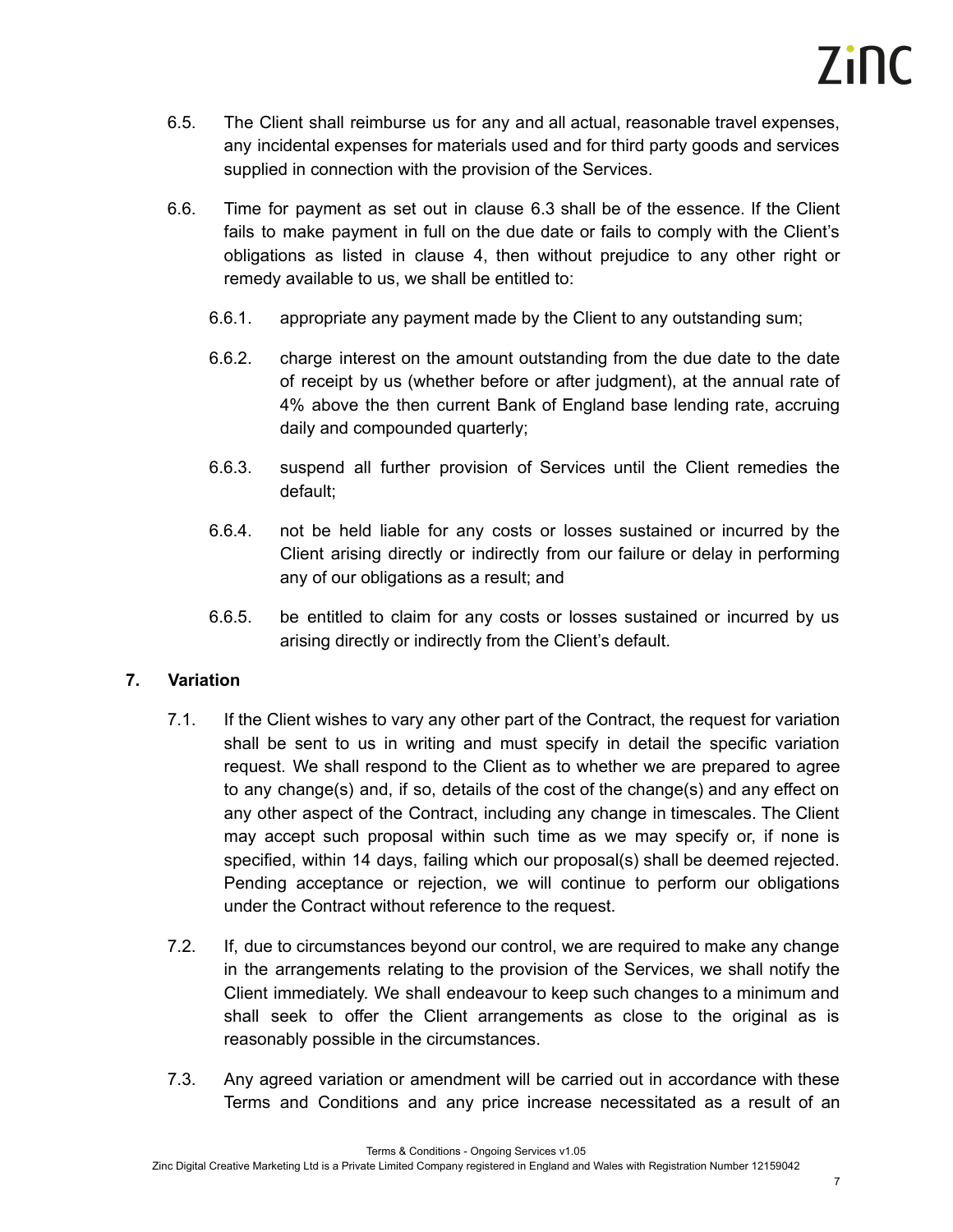agreed variation or amendment shall be payable in accordance with the terms for payment herein.

# **8. Our Obligations**

- 8.1. We warrant that we will use all reasonable care and skill in fulfilling our obligations under the Contract and that all Company personnel have qualifications and experience appropriate for the tasks to which they are allocated.
- 8.2. If we receive written notice from the Client, after the Contract has commenced, of any breach of our obligations then we shall remedy the defect or error in question at our own expense and as soon as reasonably possible.
- 8.3. Our obligations are subject to the Client complying with its obligations under the terms of the Contract and shall also be subject to the limits and exclusions of liability set out in clause 10.

# **9. Cancellation & Termination**

- 9.1. Upon acceptance of the Quotation, the Client shall no longer be entitled to cancel the Services to be provided, except with our agreement in writing and provided that the Client indemnifies us in full against all losses (including loss of profit), costs, damages, charges and expenses incurred by us as a result of the cancellation. Where the Client is an agency, the Client shall remain subject to these cancellation provisions, regardless of whether the Client's customer has cancelled their contract with the Client.
- 9.2. Subject to clause 9.1, either party may terminate this Contract:
	- 9.2.1. forthwith on giving notice in writing to the other if one party commits any serious and material breach of any term of this Contract and (in the case of a breach capable of being remedied) shall have failed to remedy the breach within 14 days after the receipt of the request in writing from the other to do so; or
	- 9.2.2. if the other party goes into bankruptcy, liquidation or administration either voluntary or compulsory (save for the purposes of bona fide corporate reconstruction or amalgamation), or if a Receiver is appointed in respect of the whole or any part of its assets, or if the other Party ceases, or threatens to cease, to carry on its business.
	- 9.2.3. by giving notice of cessation of Contract a minimum of 90 days before the end of the then-current Renewal Period, which shall be effective only at the end of that Renewal Period. In the event that there is no identifiable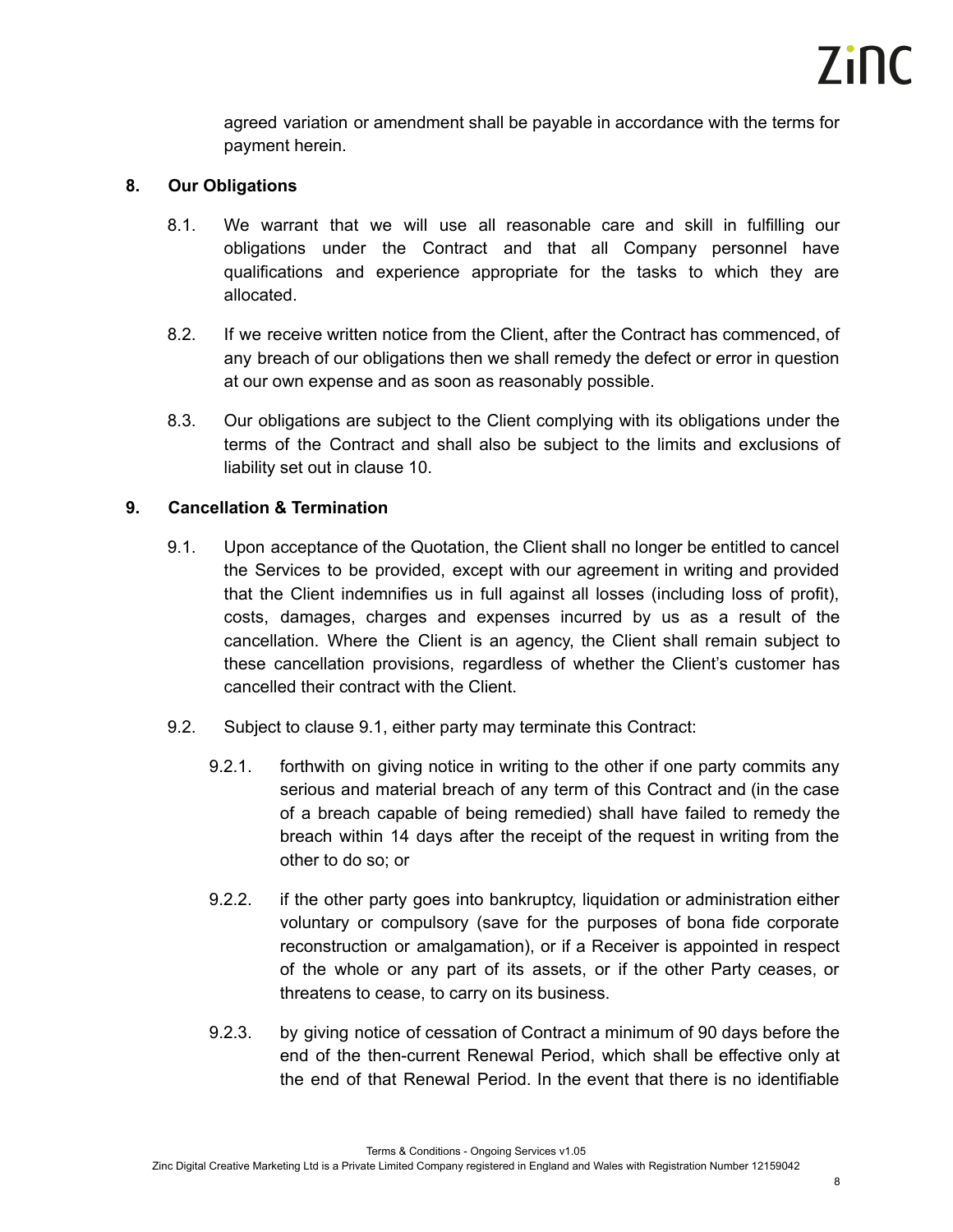Renewal Period Start Date, cessation of Contract notice shall be a minimum of 90 days.

- 9.3. We may terminate this Contract forthwith:
	- 9.3.1. if the Client fails to pay any sum due under the terms of this Contract and such sum remains unpaid for 14 days after we give written notice that such sum has not been paid;
	- 9.3.2. if we give the Client 90 days' written notice, whereby there will be no continuing liability by either Party.
- 9.4. The Contract cannot otherwise be cancelled and no refund will be provided and the Services will remain available to the Client until officially terminated.
- 9.5. Upon termination of this Contract detriment to the Company or non-payment, we will invoice the Client in full for the Fees relating to the Services as quoted and owing for the remainder of the Contract term and such sum shall become immediately due and payable.
- 9.6. Termination of the Contract, howsoever arising, shall not affect or prejudice the accrued rights of the parties as at termination or the continuation of any provision expressly stated to survive or implicitly surviving termination.
- 9.7. The rights to terminate this Contract provided by clause 9 shall not prejudice any other right or remedy of either Party in respect of the breach concerned (if any) or any other breach.
- 9.8. Upon termination of the Contract for any reason, if we are holding any data for the Client including, but not limited to, backups, websites hosted by us, emails hosted by us and any other live data, we will retain such data for a period of 30 days from the date of termination. It is the Client's responsibility to retrieve such data if required within this timeframe. After 30 days, any such data will be securely destroyed.
- 9.9. Should the Services or Plan not be required in the future, the Contract can be terminated by written notice on month nine (9) of the agreement, serving 90 days notice providing cessation of a Contract renewal.
- 9.10. The Client may upgrade their Plan on month six (6) or month eleven (11), and will be required to sign and accept a new twelve (12) month Plan.
- 9.11. The Client may terminate the Plan in month three (3) using the satisfaction guarantee. Payment will be required for month three (3) in full, after which the activities and costs associated with that Plan will cease. This is the only month where early termination of a plan is available expressly through the Plan's

Terms & Conditions - Ongoing Services v1.05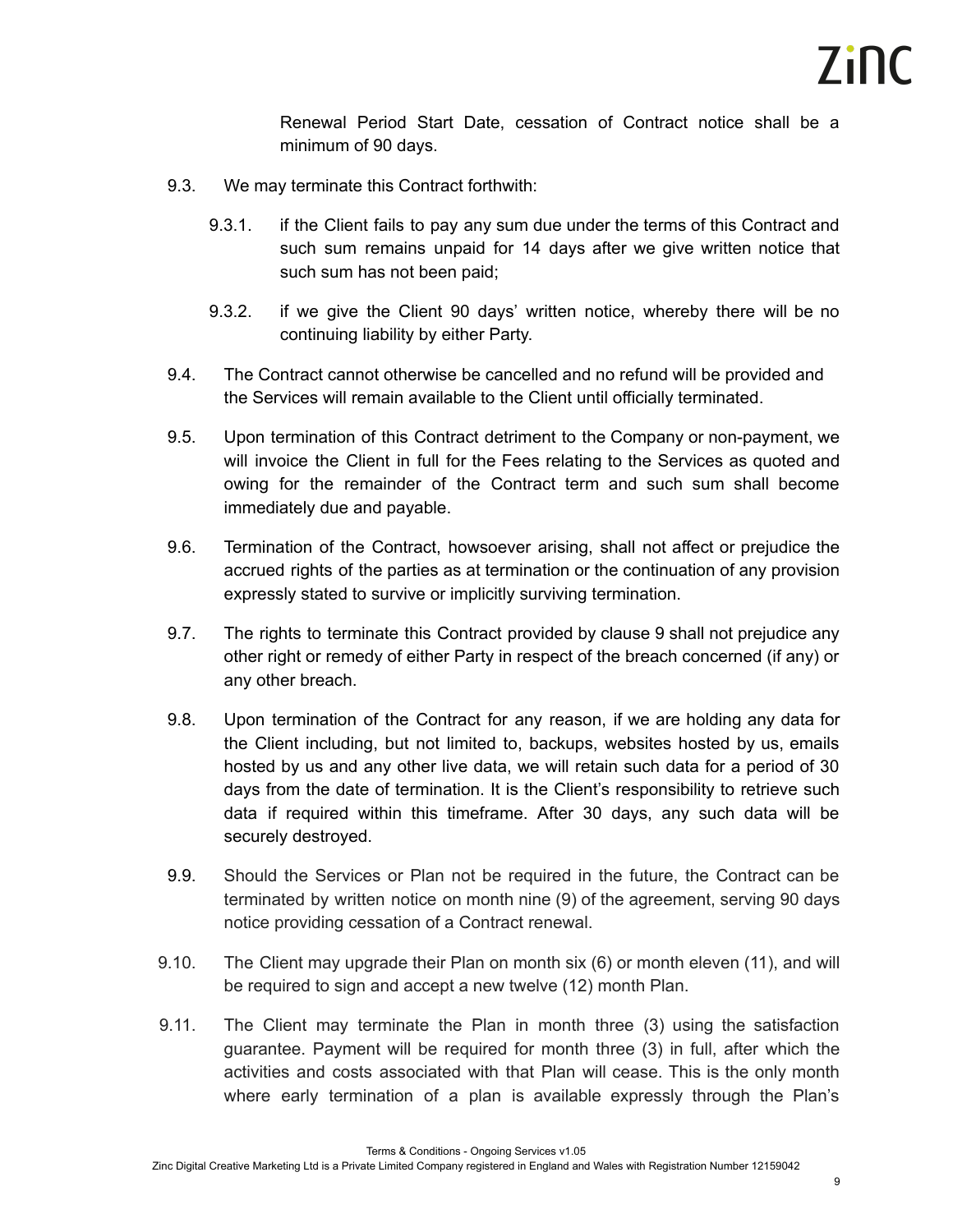guarantee. This guarantee is limited to Plans only and is not applicable to individual services that are conducted outside of a Plan.

# 10. **Limitation of Liability**

- 10.1. The following provisions set out our entire liability (including any liability for the acts or omissions of our employees) to the Client in respect of any breach of the Contract and any representation, statement or tortious act or omission (including negligence) arising out of or in connection with the Contract.
- 10.2. All warranties, conditions and other terms implied by statute or common law are excluded from the Contract to the fullest extent permitted by law.
- 10.3. Nothing in these terms and conditions excludes, limits or seeks to exclude or limit our liability for death or personal injury caused by our negligence or fraud or fraudulent misrepresentation.
- 10.4. Subject to clause 10.3:
	- 10.4.1. we shall not be liable for any loss of profits, loss of business, depletion of goodwill or similar losses or for any special, indirect or consequential losses, costs, damages, charges or expenses howsoever arising even if the loss is reasonably foreseeable or the Company has been advised of the possibility of the Client incurring it;
	- 10.4.2. our total liability in contract, tort (including negligence or breach of statutory duty), misrepresentation, restitution or otherwise, arising in connection with the performance or contemplated performance of the Contract shall be limited to the fees paid by the Client for the 3 months immediately surpassed of the Services;
	- 10.4.3. we accept no responsibility whatsoever for third party services; and
	- 10.4.4. we accept no responsibility whatsoever where our Services have been provided on a free/non-chargeable basis.

# **11. Intellectual Property Rights**

11.1. The Client warrants that any document, logo or instruction furnished or given by them shall not cause us to infringe any letter patent, registered design or trade mark in the execution of these Services. The Client shall indemnify and keep us indemnified against all losses, damages, costs (including legal costs), claims and expenses incurred by us in connection with any claim for infringement of any third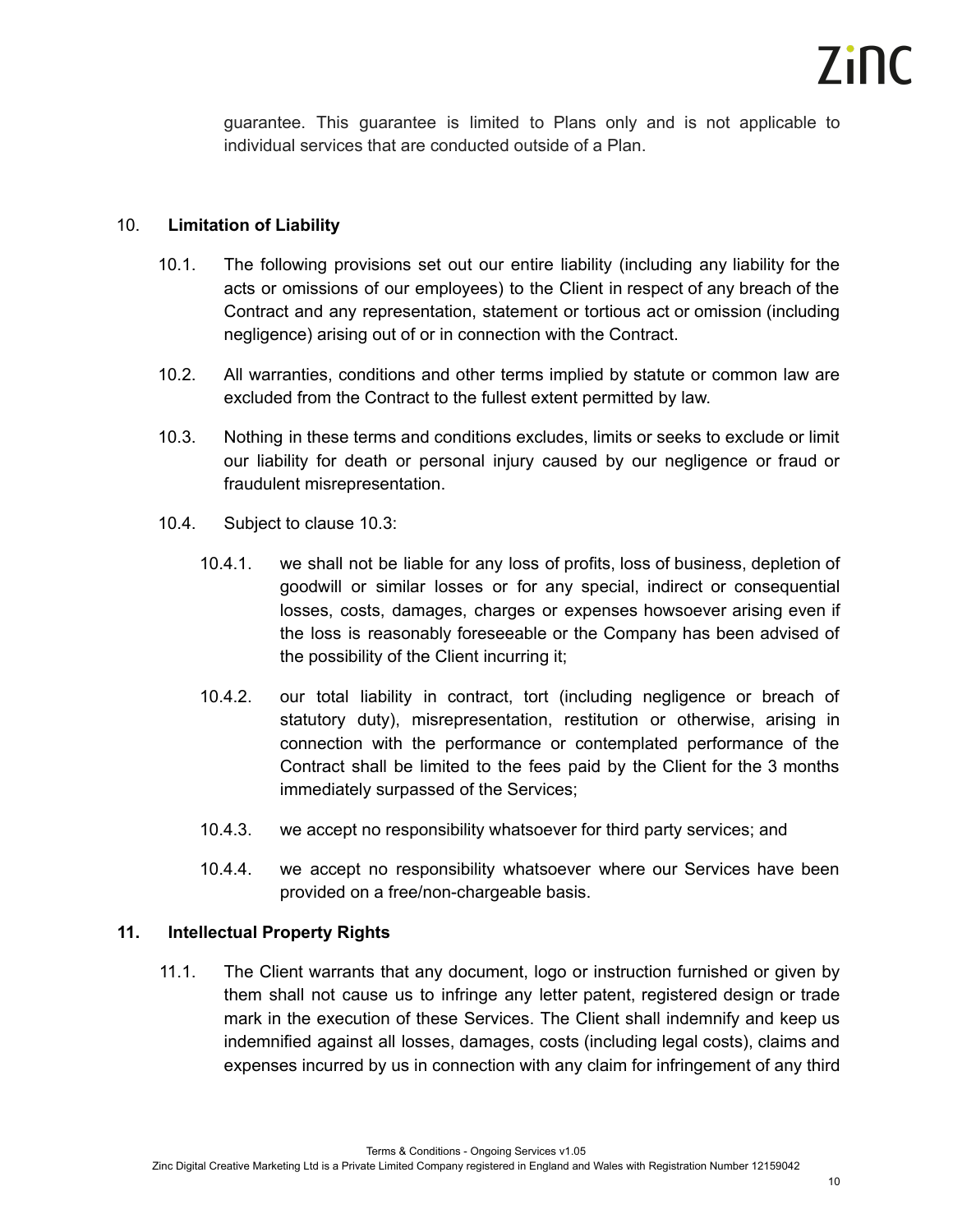party Intellectual Property Rights which results from our use of any document, logo or instruction given to us by the Client.

- 11.2. The Client shall not be entitled to use any design or specification created during the provision of the Services until they have been handed over by us. Upon completion of the Services, and provided payment is made in accordance with the terms of payment herein, we will extend to the Client any Intellectual Property Rights belonging to us which may subsist in the design or specification created by us. However, we retain all Intellectual Property Rights which may subsist in the any Software provided by us.
- 11.3. Any Intellectual Property Rights we may grant shall be automatically revoked if the Client breaches any of these Terms and Conditions or if this Contract is cancelled or terminated in accordance with clause 9 above.
- 11.4. We reserve the right to take such actions as may be appropriate to restrain or prevent infringement of any Intellectual Property Rights. The Client shall immediately bring to the attention of the Company any infringement or suspected infringement of any of the Intellectual Property Rights licensed hereunder of which it is aware and shall at the request and expense of the Company take such action or assist the Company in taking such action as the Company may deem appropriate to protect the Intellectual Property Rights.
- 11.5. We reserve the right to use any designs or specifications created by us, together with the Client's company name and logo, in any advertising or promotional material, publications, print, or for any other purpose required by us.

# **12. Confidentiality**

- 12.1. Each party shall keep in strict confidence all technical or commercial know-how, specifications, inventions, processes or initiatives which are of a confidential nature and have been disclosed as such by one party to the other. Each party shall restrict disclosure of such confidential material to such of its employees as need to know the same expressly for the purpose of discharging its obligations under the Contract and shall ensure that such employees are subject to corresponding obligations of confidentiality.
- 12.2. All materials, drawings, specifications or data supplied by us to the Client shall at all times be and remain our exclusive property, but shall be held by the Client in safe custody at its own risk until returned to us, and shall not be disposed of or used other than in accordance with our written instructions or authorisation.
- 12.3. This clause 12 shall survive termination of the Contract, however caused.

# **13. No Employment**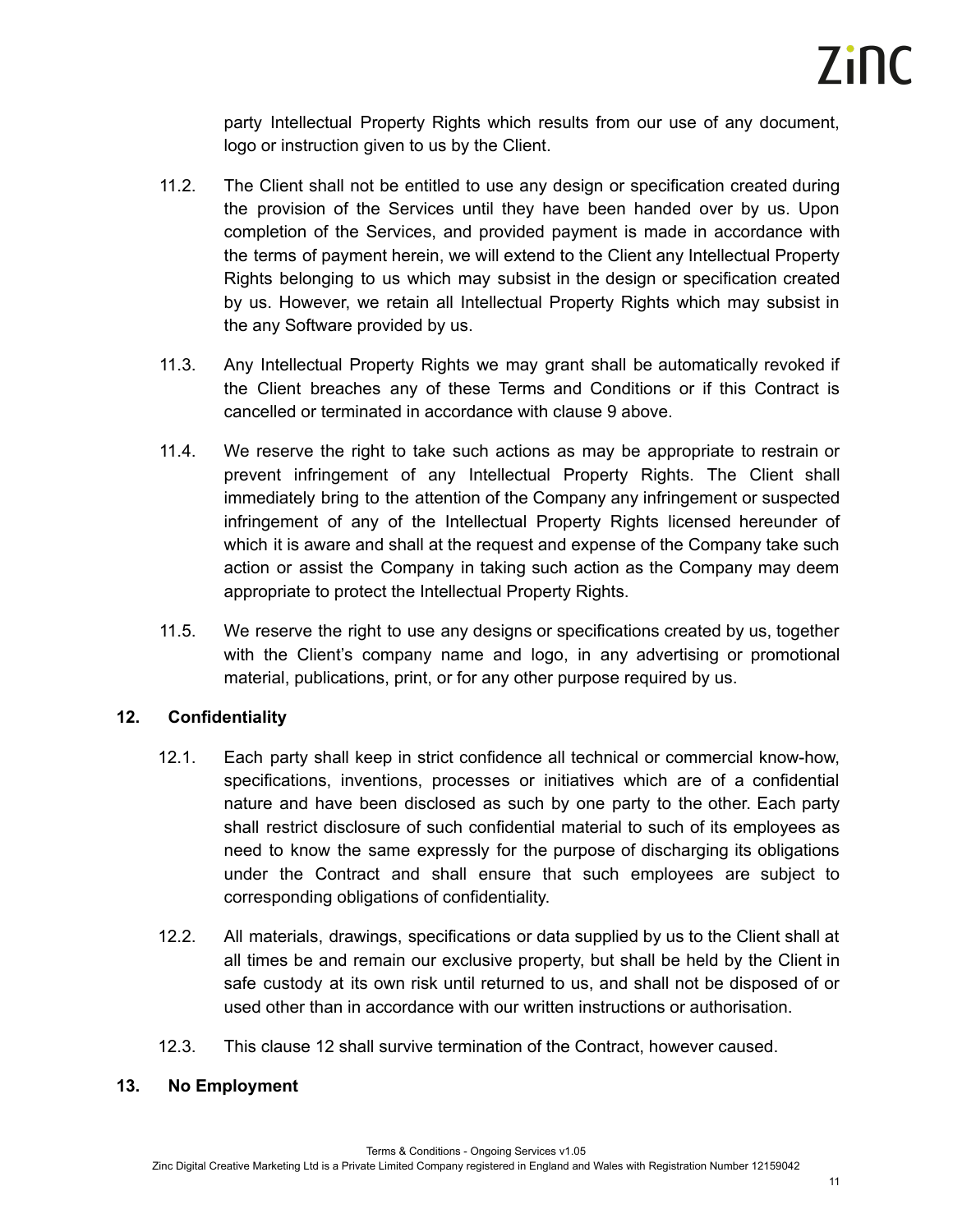- 13.1. Nothing in this Contract shall render or be deemed to render us an employee or agent of yours or you an employee or agent of ours.
- 13.2. Nothing in this Contract shall constitute or be deemed to constitute a partnership, joint venture, agency or other fiduciary relationship between the Parties other than the contractual relationship expressly provided for in this Contract. Neither Party shall have the authority to act in the name of or on behalf of, or otherwise to bind, the other in any way (including, but not limited to, the making of any representation or warranty, the assumption of any obligation or liability and the exercise of any right or power).

# **14. Non-Solicitation**

14.1. The Client shall not, during the continuance of the Contract, or within 12 months of its termination or expiry, whether on behalf of itself or any third party, solicit or seek to entice away any employee of the other unless express permission is granted by the Company in writing. In the event of breach of this clause, the Client shall pay the Company a sum equal to six months gross pay of the employee concerned, being a pre-estimate of the cost of recruitment and training a replacement.

# **15. Data Protection**

- 15.1. If any Personal Data (as defined by the Data Protection Act 1998) is passed to us under the Contract then the parties agree that the Client is the Data Controller and that we are the Data Processor.
- 15.2. We shall:
	- 15.2.1. process the Personal Data only to the extent, and in such manner, as is necessary for the provision of the Services or as is required by law or any regulatory body;
	- 15.2.2. implement appropriate measures to protect the Personal Data against unauthorised or unlawful processing or loss, destruction, damage, alteration or disclosure; and
	- 15.2.3. take reasonable steps to ensure the reliability and confidentiality of any of our personnel who have access to the Personal Data.
- 15.3. We may transfer and store Personal Data outside of the European Economic Area ("EEA"). If this is to occur, we will advise the Client in advance. The Client is entitled to request that Personal Data is not transferred or stored outside of the EEA, however the provision of alternative means may incurr additional costs that would be chargeable to the Client.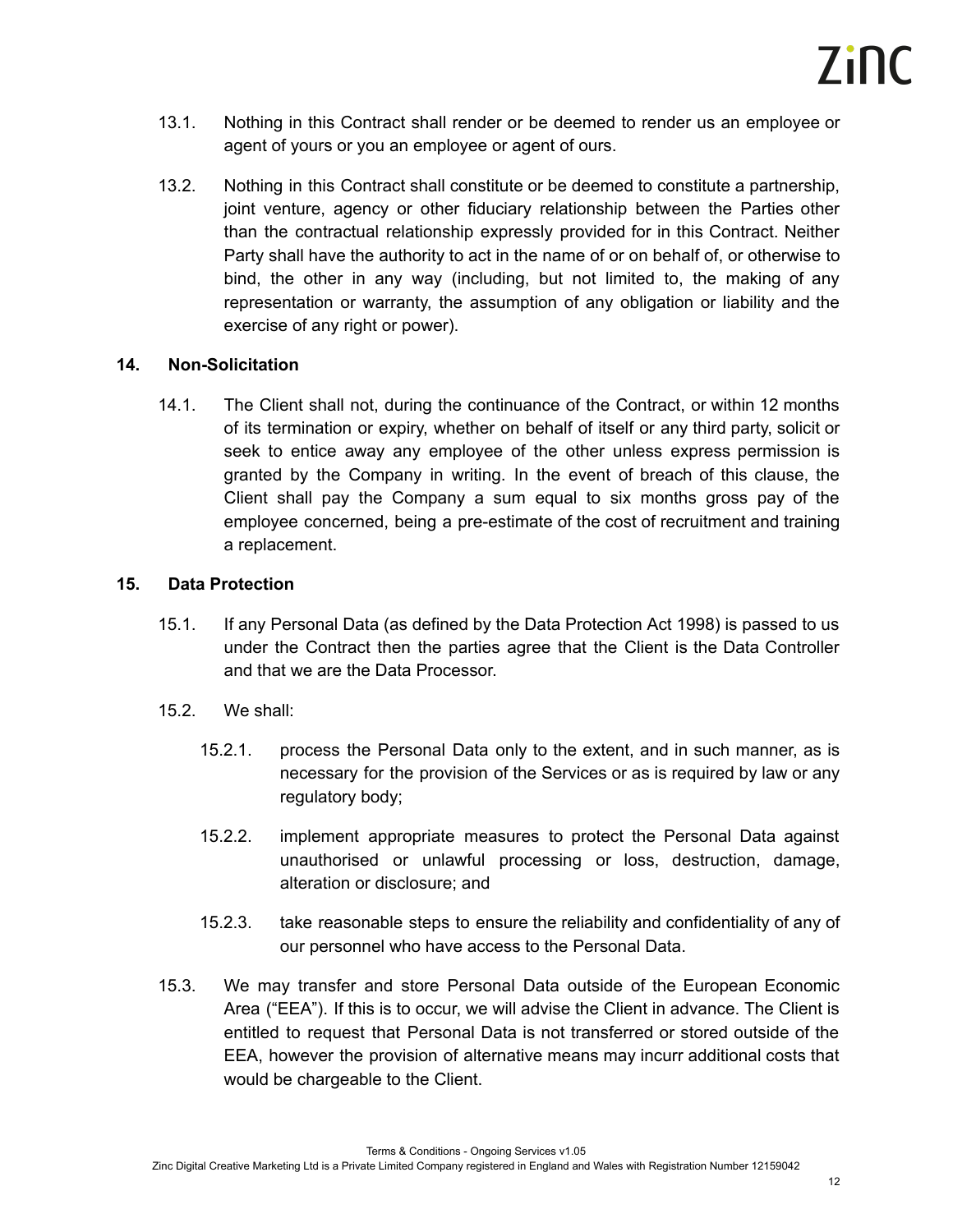15.4. The Company adheres to a comprehensive Data Protection Policy which is available from and updated from time to time at https://www.zincdigital.com/gdpr

# **16. Force Majeure**

- 16.1. We shall not be liable to the Client for any breach of our obligations under the Contract if such breach is due to an act, event, omission or accident beyond our reasonable control (a "Force Majeure Event") including but not limited to: power failure, internet service provider failure, industrial action, civil unrest, fire, flood, storms, earthquakes, acts of terrorism, acts of war, governmental action or any other event that is beyond our reasonable control.
- 16.2. If a Force Majeure Event occurs, we shall inform the Client as soon as possible and take all reasonable steps to mitigate the effects of the Force Majeure Event and resume performance of our obligations as soon as possible.

#### **17. Waiver**

17.1. No failure or delay by either Party in exercising any of its rights under this Contract shall be deemed to be a waiver of that right, and no waiver by either Party of a breach of any provision of this Contract shall be deemed to be a waiver of any subsequent breach of the same or any other provision.

#### **18. Entire Agreement**

- 18.1. The Contract constitutes the whole agreement between the parties and supersedes any and all previous agreements between the parties relating to its subject matter. This Contract may only be amended by an express agreement between the parties signed by both Parties.
- 18.2. In entering into the Contract, the Client acknowledges that it does not rely on, and waives any claim for breach of, any such statement, representation, assurance or warranty (whether made negligently or innocently) which has not been confirmed in writing by an authorised officer of ours.

# **19. Assignment**

- 19.1. The Client shall not, without our prior written consent, assign, transfer, charge, sub-contract or deal in any other manner with all or any of its rights or obligations under the Contract.
- 19.2. We may at any time assign, transfer, charge, sub-contract or deal in any other manner with all or any of our rights or obligations under the Contract, without the consent of the Client.

#### **20. Survival on Merger or Acquisition**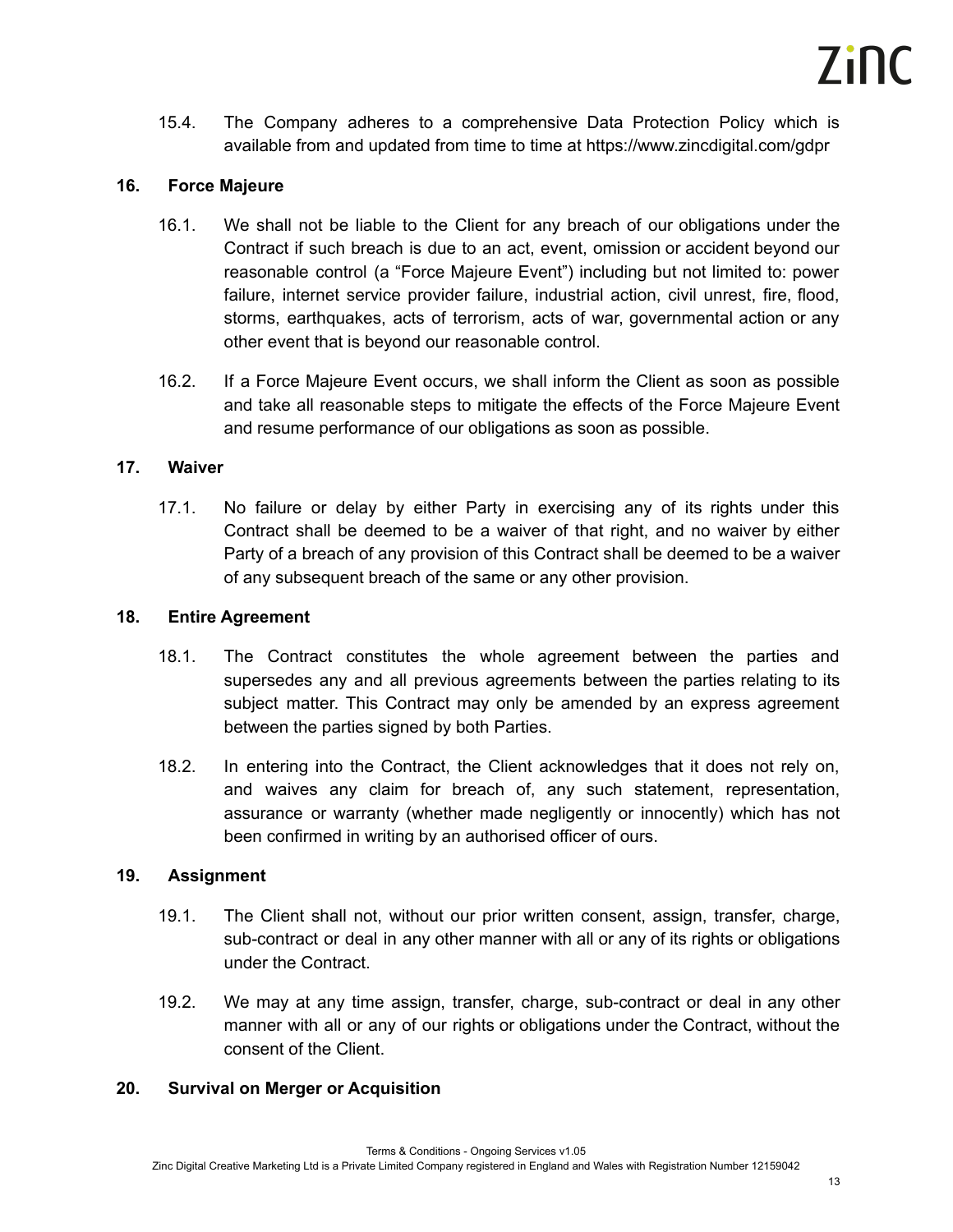20.1. In the event the Client is acquired during the Minimum Period, or is the non-surviving party in a merger, or sells all or substantially all of its assets, this Agreement shall not be terminated, and the transferee or surviving company shall assume and be bound by the provisions of this Agreement.

# **21. Third Party Rights**

21.1. The Contract is made for the benefit of the parties to it and (where applicable) their successors and permitted assigns, and is not intended to benefit, or be enforceable by, any other party.

# **22. Notices**

- 22.1. Any Notice required to be given pursuant to this Contract shall be in writing and shall be delivered by hand or sent by pre-paid first-class post or recorded delivery post or by email to the address of the party as set out in these Terms and Conditions, or such other address as may be notified by one party to the other.
- 22.2. A Notice delivered by hand is deemed to have been received when delivered (or, if delivery is not in business hours, 9.00am on the first business day following delivery). A correctly addressed Notice sent by pre-paid first-class post or recorded delivery post shall be deemed to have been received at the time at which it should have been delivered by the recognised postal service. An email shall be deemed to have been delivered within 24 hours from the time of being sent, provided that no "non-deliverable" notice is received by the sender.

# **23. Severance**

23.1. In the event that one or more of the provisions of the Contract is found to be unlawful, invalid or otherwise unenforceable, that/those provision(s) shall be deemed severed from the remainder of the Contract. The remainder of the Contract shall be valid and enforceable.

# **24. Dispute Resolution Procedure**

- 24.1. Any complaint or issue regarding the Services or any invoice must be made in writing within 14 days from the date of the issue or from the date of invoice. In the event of a dispute, the directors or other senior representatives of the parties with authority to settle the dispute will, within 14 days of a written request from one party to the other, meet promptly in good faith to resolve the dispute.
- 24.2. If the dispute is not resolved in accordance with clause 24.2, the dispute shall be referred to mediation and the mediator shall be appointed by the Centre for Dispute Resolution.